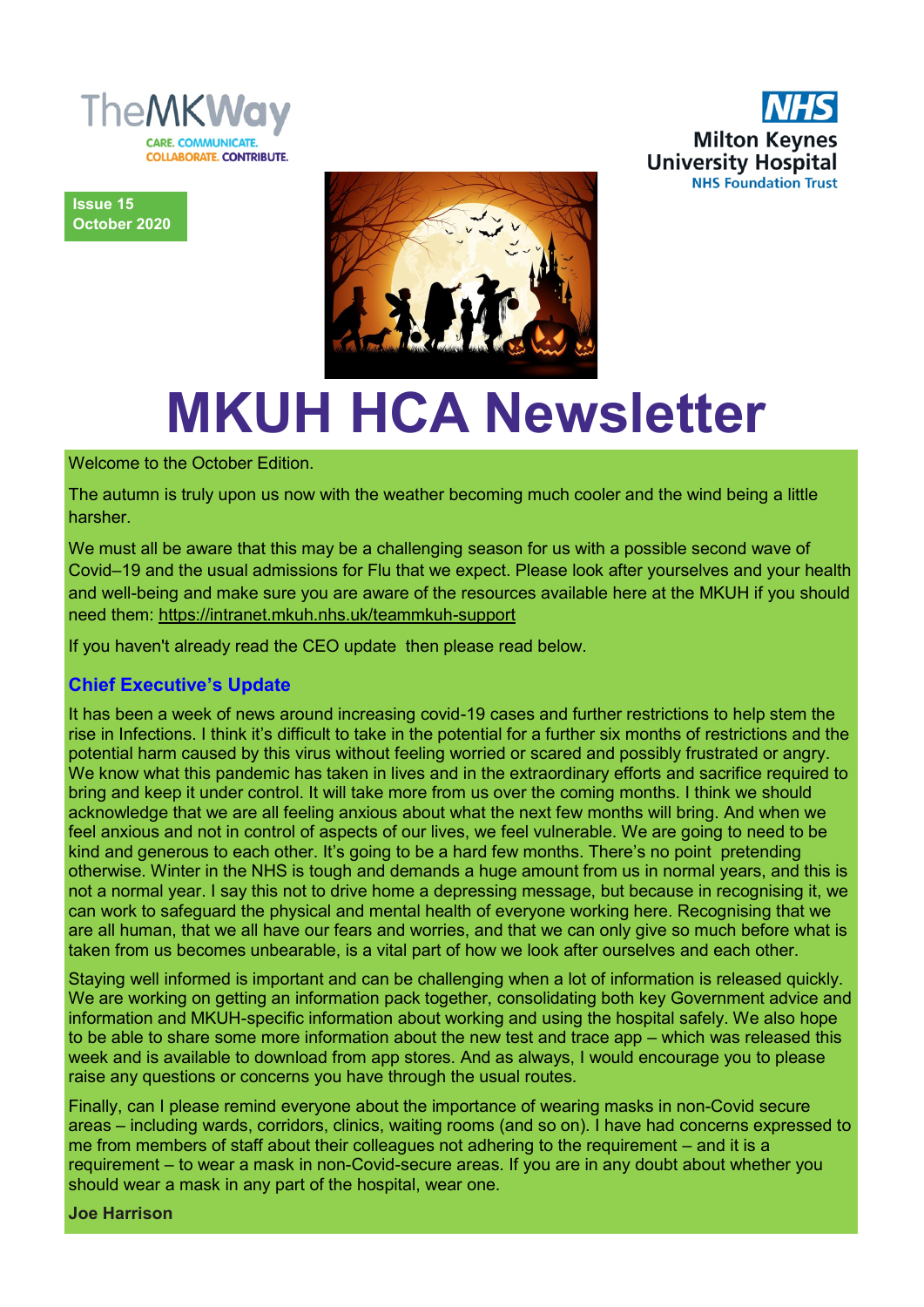# **New MKUH HCAs**

# **As Induction has changed I do not receive a list of new HCA starters at the moment so if you are a new HCA reading this**



# **Monthly Message from the HCA Trainer**

Unfortunately due to unforeseen circumstances we were unable to start the HCA skills week this week, but we are hopeful we can have it up and running by November.

The first support workers council meeting is tomorrow and I will bring any information for HCAs from that and put it in the newsletter for November.

#### **Thinking back to being a HCA myself and after discussion with Healthcare Assistants (HCA) about how they feel about their role the perception appears to be that:**

- ◆ Healthcare Assistants are at the bottom of the ladder in status
- Healthcare Assistants are the least trained but most hands-on NHS staff
- Being a HCA can be very physically and emotionally demanding, but rewarding too.
- A HCA walks on average six miles a day on the ward.
- Healthcare Assistants have the least opportunity for education and development.
- Many Healthcare Assistants don't know that education is for them too; or how to go about accessing it.
- The language of healthcare is very academic and the vast majority of Healthcare Assistants haven't, for whatever reason, achieved academically in their lives. And yet there are thousands of healthcare assistants with all kinds of skills, experience and insights from other jobs – the health service should find ways to channel that resource.
- Every Healthcare Assistant should have a mentor, to encourage, persuade and help create independent thinkers and have access to forums where they feel comfortable to have their say and discuss issues.
- When entering an educational establishment and you are doing a course alongside nurses and other multi-disciplinary teams there is still a fleeting moment when that humiliating, dispiriting feeling that you don't belong returns.

Here at MKUH we are beginning to change this perception with the HCA forum, this newsletter, the introduction of the HCA skills week, standards and code of conduct. In the future, a creation of pathways to follow education into the Nursing Associate role, Assistant Practitioners role and other Multi-disciplinary roles will be created.

We are also looking at education for those that want to stay as a HCA but would like to further their knowledge and understanding of their role and the specialities associated to their ward or department.

We are also keen to show the value of those that want to stay as a HCA by providing education and practical assessments to prepare them for a band 3 HCA role.

Please contact me with your thought on training that you would like to see for HCAs at MKUH at Sharon.mitchel@mkuh.nhs.uk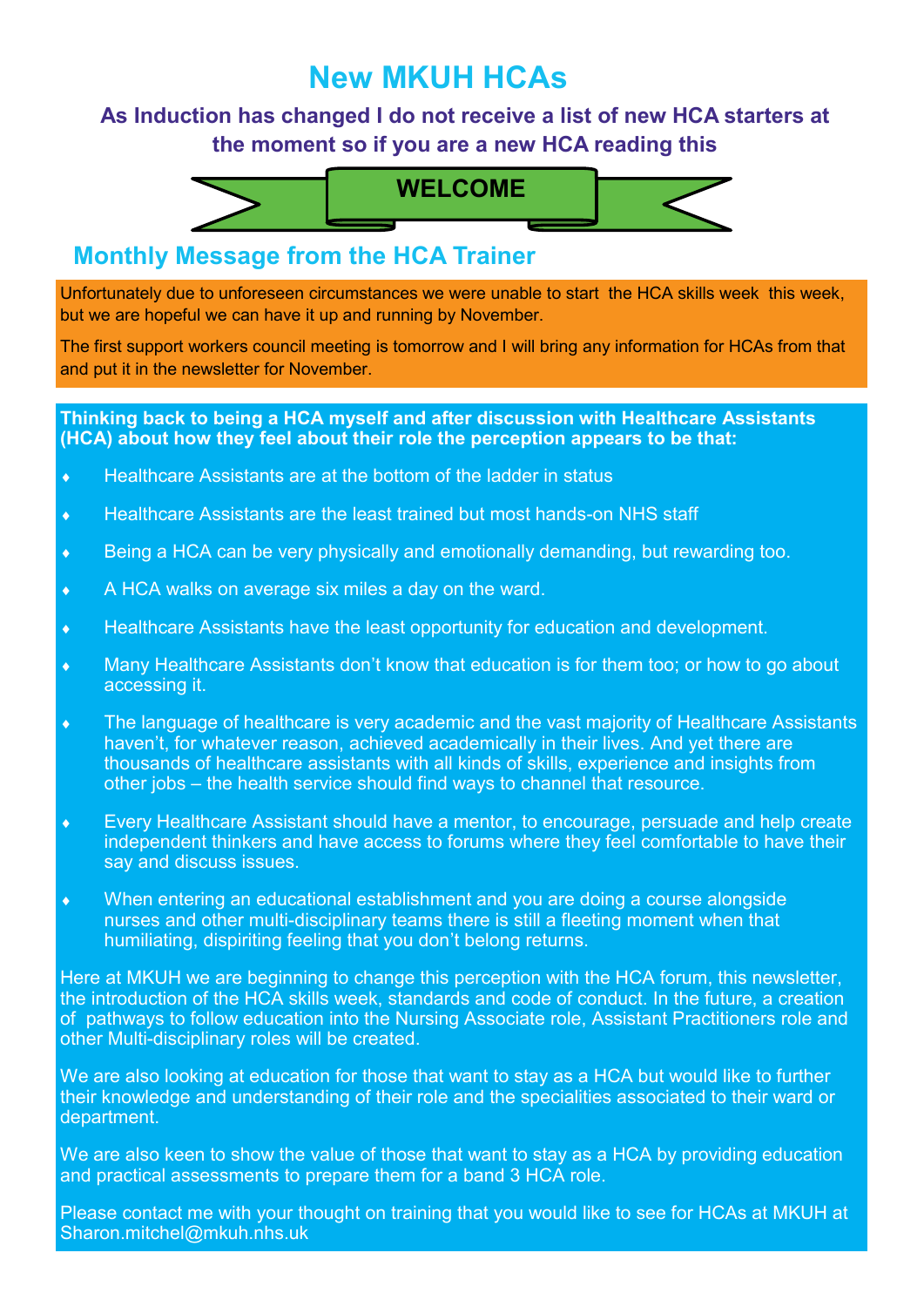#### **Going on an overseas holiday in the midst of a pandemic.**

Having had a holiday booked since last year to Greece visiting the islands of Skiathos, Skopelos and then Athens it was with trepidation I waited to see if these islands would go on the quarantine list and we would not be able to go.

They didn't so we set off for our holiday.

Our first encounter began at the airport, a totally different experience to our previous one in February. We had to wear surgical masks at all times and show a QR code that we had to download from the GOV.UK website 24 hours before. Hand sanitiser was offered at every point we went through. We had to wear surgical masks during the flight and on into the Greek airport. We had to again show our QR codes and have our temperature taken before we were allowed through customs.

Outside the airport in Skiathos we had to continue to wear our mask in the taxi to the hotel and in the foyer of the hotel right up until we stepped inside our room.

Venturing out to a restaurant there were very few tourists about. The restaurant we chose only had one other couple in it.

The following morning we boarded a boat to Skopelos, again we had to wear masks and have a Greek government QR barcode ready to be scanned. It was mandatory to wear the mask for the whole boat



journey whether you were inside or out on deck. There were very few travellers on the boat.

Arriving in Skopelos we wore our masks while sorting our hire car and then finally could discard them when we drove to our apartment. The owner of the apartment had left the key in the door and spoke to us via zoom to explain anything we needed to know. Unusually on a complex of 20 apartments only three were being used.

From this moment we felt our holiday had started. Skopelos (famous for the 'Mamma Mia' film) is a

beautiful island very green and lush and the people we came into contact with were lovely and very kind to us. You were not asked to wear a mask in the restaurant or cafes but the staff all had masks and visors on at all times and there was hand sanitiser on every table. You were expected to wear masks in shops and there are no exemptions in Greece, if you do not wear the mask you do not enter the shop. The island was very quiet and had very few tourists. The locals that we spoke to all said it had been a very terrible year for their business as they rely on tourists like us. I felt completely safe there and felt we did not put the locals at any risk with us being there.



We made the same boat trip back to Skiathos to then get a plane to Athens and the procedures were the same. On arrival in Athens masks were mandatory everywhere inside and outside the airport, taxis, shops and some outside areas. We had planned to spend a day in Athens but with the covid-19 figures rising in Athens we decided against this and spent our remaining time at out apartment complex until our flight home.

The flight home was a little worrying as some passengers took off their masks during the flight even though they were constantly asked to replace them by the air steward. Arrival at Luton was uneventful although we were surprisingly not asked to show our returning QR codes this was the first time we had not had to show them while using transport.

Interestingly Skopelos has had no confirmed cases of covid-19. Skiathos only 19 suspected cases from March - June and none since.

Written by Sharon Mitchel